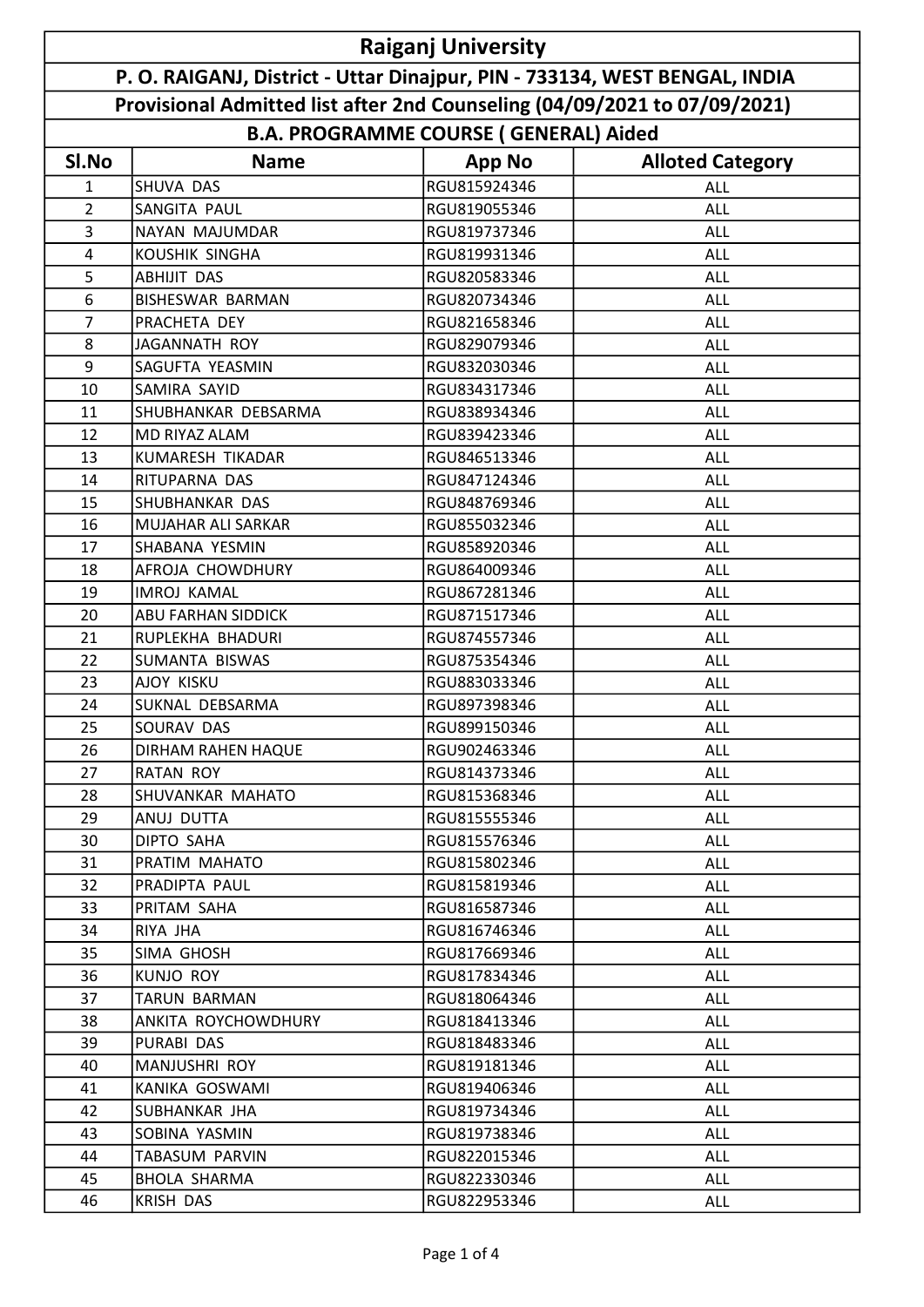| <b>B.A. PROGRAMME COURSE (GENERAL) Aided</b> |                            |               |                         |  |  |  |
|----------------------------------------------|----------------------------|---------------|-------------------------|--|--|--|
| SI.No                                        | <b>Name</b>                | <b>App No</b> | <b>Alloted Category</b> |  |  |  |
| 47                                           | <b>BEETIHOTRA ROY</b>      | RGU823263346  | <b>ALL</b>              |  |  |  |
| 48                                           | NIKHAT ANJUM               | RGU823607346  | <b>ALL</b>              |  |  |  |
| 49                                           | <b>SUBHAM ROY</b>          | RGU823830346  | ALL                     |  |  |  |
| 50                                           | SMRITI SARKAR              | RGU823878346  | <b>ALL</b>              |  |  |  |
| 51                                           | SUJATA DEV                 | RGU824998346  | <b>ALL</b>              |  |  |  |
| 52                                           | TANMAYEE SARKAR            | RGU825142346  | ALL                     |  |  |  |
| 53                                           | PUJA MODAK                 | RGU825792346  | <b>ALL</b>              |  |  |  |
| 54                                           | RAKHESH SARKAR             | RGU825821346  | <b>ALL</b>              |  |  |  |
| 55                                           | <b>BINOY SARKAR</b>        | RGU826241346  | <b>ALL</b>              |  |  |  |
| 56                                           | <b>ABDUL FARUK</b>         | RGU826656346  | <b>ALL</b>              |  |  |  |
| 57                                           | PRIYA SAHA                 | RGU828383346  | <b>ALL</b>              |  |  |  |
| 58                                           | <b>ARCHANA GHOSH</b>       | RGU828643346  | <b>ALL</b>              |  |  |  |
| 59                                           | <b>SUJIT HALDER</b>        | RGU830013346  | <b>ALL</b>              |  |  |  |
| 60                                           | <b>HIRU GHOSH</b>          | RGU830074346  | <b>ALL</b>              |  |  |  |
| 61                                           | <b>JITEN ROY</b>           | RGU830888346  | <b>ALL</b>              |  |  |  |
| 62                                           | MOUMITA PAUL               | RGU831348346  | <b>ALL</b>              |  |  |  |
| 63                                           | ANOWARUL HAQUE             | RGU832896346  | <b>ALL</b>              |  |  |  |
| 64                                           | <b>BISWAJIT THAKUR</b>     | RGU834433346  | <b>ALL</b>              |  |  |  |
| 65                                           | <b>GOPAL PAUL</b>          | RGU835574346  | <b>ALL</b>              |  |  |  |
| 66                                           | <b>TAMALIKA SARKAR</b>     | RGU838326346  | <b>ALL</b>              |  |  |  |
| 67                                           | <b>DEBAJIT DAS</b>         | RGU839732346  | <b>ALL</b>              |  |  |  |
| 68                                           | <b>RANJAN ROY</b>          | RGU840278346  | ALL                     |  |  |  |
| 69                                           | <b>ASHIK RAYHAN</b>        | RGU840701346  | <b>ALL</b>              |  |  |  |
| 70                                           | <b>AMIT SARKAR</b>         | RGU846048346  | <b>ALL</b>              |  |  |  |
| 71                                           | NANDINI ROY CHOUDHURY      | RGU846247346  | <b>ALL</b>              |  |  |  |
| 72                                           | <b>SANDIP KUMAR MAHATO</b> | RGU847582346  | ALL                     |  |  |  |
| 73                                           | RAJIB MAHAMMAD             | RGU850942346  | <b>ALL</b>              |  |  |  |
| 74                                           | <b>SEKH OMAR ALI</b>       | RGU853967346  | <b>ALL</b>              |  |  |  |
| 75                                           | NAMITA DAS                 | RGU858879346  | <b>ALL</b>              |  |  |  |
| 76                                           | ALANKAN SARKAR             | RGU859650346  | ALL                     |  |  |  |
| 77                                           | PRATAP MANDAL              | RGU861353346  | ALL                     |  |  |  |
| 78                                           | SANJIB BARMAN              | RGU861934346  | <b>ALL</b>              |  |  |  |
| 79                                           | NIBIR SARKAR               | RGU866056346  | <b>ALL</b>              |  |  |  |
| 80                                           | SAHANA PARVIN              | RGU881445346  | <b>ALL</b>              |  |  |  |
| 81                                           | SUDARSHAN SARKAR           | RGU881793346  | <b>ALL</b>              |  |  |  |
| 82                                           | JUBER ALAM                 | RGU886213346  | ALL                     |  |  |  |
| 83                                           | JUNIOR ALI                 | RGU890766346  | ALL                     |  |  |  |
| 84                                           | MOUSUMI KHATUN             | RGU894219346  | <b>ALL</b>              |  |  |  |
| 85                                           | PRIYA SUTRADHAR            | RGU898950346  | <b>ALL</b>              |  |  |  |
| 86                                           | ANOWARA KHATUN             | RGU899902346  | ALL                     |  |  |  |
| 87                                           | DHRUBA ROY                 | RGU900053346  | ALL                     |  |  |  |
| 88                                           | RESHAV DUTTA               | RGU903050346  | ALL                     |  |  |  |
| 89                                           | <b>PRANAB ROY</b>          | RGU816646346  | GENPWD                  |  |  |  |
| 90                                           | RANA SAHEB                 | RGU820144346  | <b>GENPWD</b>           |  |  |  |
| 91                                           | SAKHINA KHATUN             | RGU824964346  | <b>GENPWD</b>           |  |  |  |
| 92                                           | <b>JAMIL AKTAR</b>         | RGU830173346  | GENPWD                  |  |  |  |
| 93                                           | SUJAN BISWAS               | RGU830501346  | GENPWD                  |  |  |  |
| 94                                           | <b>MANAB SHIL</b>          | RGU886150346  | GENPWD                  |  |  |  |
| 95                                           | MARIYAM KHATUN             | RGU817128346  | <b>OBCA</b>             |  |  |  |
| 96                                           | INZAMAMUL HOQUE            | RGU833187346  | <b>OBCA</b>             |  |  |  |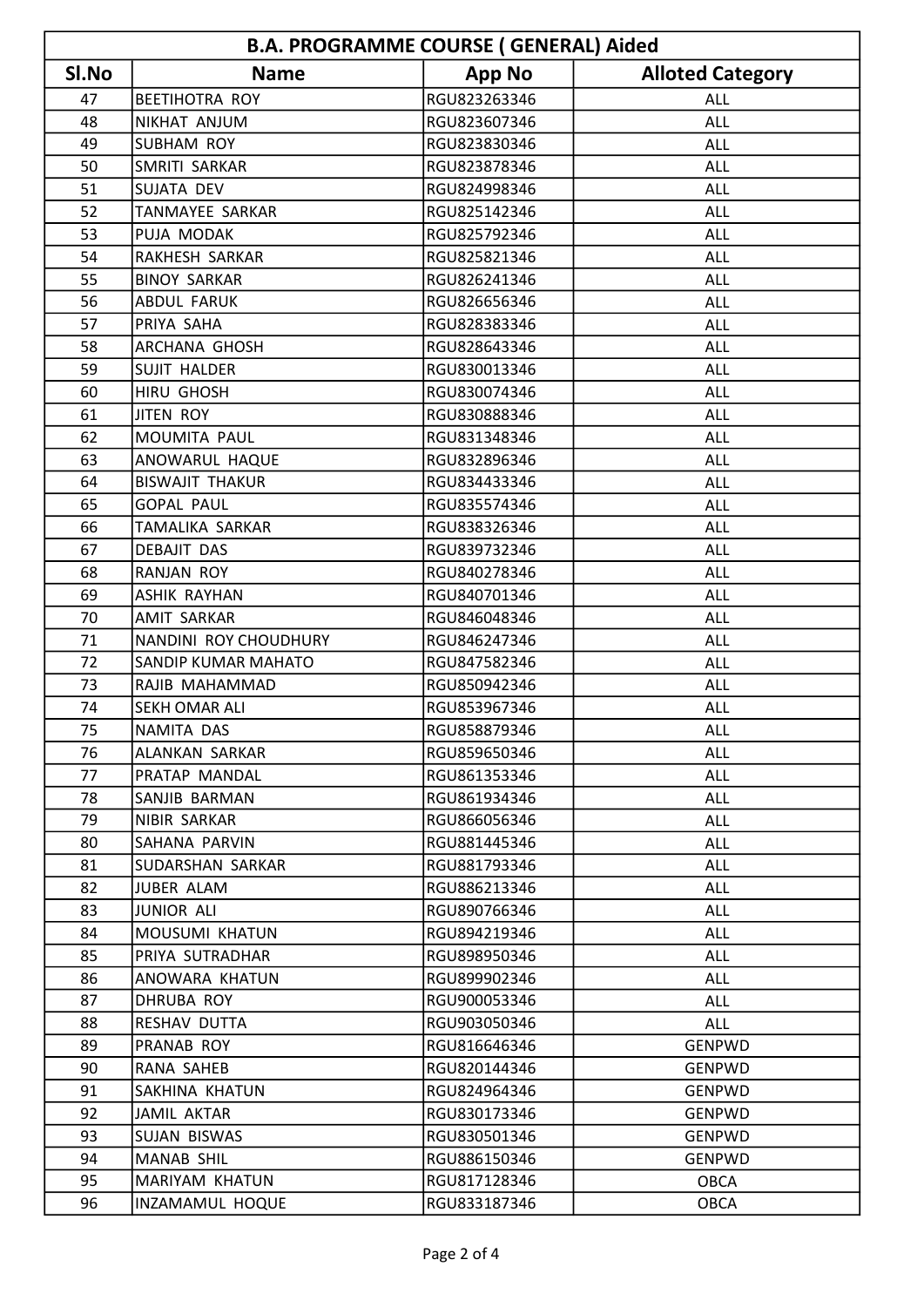| <b>B.A. PROGRAMME COURSE (GENERAL) Aided</b> |                            |               |                         |  |  |  |
|----------------------------------------------|----------------------------|---------------|-------------------------|--|--|--|
| SI.No                                        | <b>Name</b>                | <b>App No</b> | <b>Alloted Category</b> |  |  |  |
| 97                                           | MANJARUL HOQUE             | RGU833364346  | <b>OBCA</b>             |  |  |  |
| 98                                           | <b>ABUL KALAM AZAD</b>     | RGU902502346  | <b>OBCA</b>             |  |  |  |
| 99                                           | JABAIDUR RAHAMAN           | RGU817081346  | <b>OBCA</b>             |  |  |  |
| 100                                          | <b>AKTAR REJA KHAN</b>     | RGU821754346  | <b>OBCA</b>             |  |  |  |
| 101                                          | <b>POPY KHATUN</b>         | RGU822794346  | <b>OBCA</b>             |  |  |  |
| 102                                          | RAHIMA KHATUN              | RGU823000346  | <b>OBCA</b>             |  |  |  |
| 103                                          | RUKSENA KHATUN             | RGU823712346  | <b>OBCA</b>             |  |  |  |
| 104                                          | <b>MANTASHA TASLIM</b>     | RGU826096346  | <b>OBCA</b>             |  |  |  |
| 105                                          | MANERUL ISLAM              | RGU827981346  | <b>OBCA</b>             |  |  |  |
| 106                                          | <b>JARJIS ANSARI</b>       | RGU831520346  | <b>OBCA</b>             |  |  |  |
| 107                                          | NASIM AKTAR                | RGU841043346  | <b>OBCA</b>             |  |  |  |
| 108                                          | <b>MD RIJWANULLAH</b>      | RGU844598346  | <b>OBCA</b>             |  |  |  |
| 109                                          | NAFISH ALAM                | RGU887631346  | <b>OBCA</b>             |  |  |  |
| 110                                          | <b>DIYA PAUL</b>           | RGU820787346  | OBCB                    |  |  |  |
| 111                                          | <b>BIPASHA PAUL</b>        | RGU823256346  | OBCB                    |  |  |  |
| 112                                          | <b>AYANDEV ROY</b>         | RGU838645346  | OBCB                    |  |  |  |
| 113                                          | <b>PRADIP ROY</b>          | RGU847709346  | OBCB                    |  |  |  |
| 114                                          | RAJIB KUMAR TARAFDAR       | RGU820272346  | OBCB                    |  |  |  |
| 115                                          | LATIKA PAUL                | RGU827869346  | OBCB                    |  |  |  |
| 116                                          | <b>RONIT PAUL</b>          | RGU829339346  | OBCB                    |  |  |  |
| 117                                          | PRIYANKA TARAFDAR          | RGU830050346  | OBCB                    |  |  |  |
| 118                                          | RAJU MAHATO                | RGU835140346  | OBCB                    |  |  |  |
| 119                                          | RAJU MAHATO                | RGU837473346  | OBCB                    |  |  |  |
| 120                                          | <b>ANANDA KUMAR MAHATO</b> | RGU840129346  | OBCB                    |  |  |  |
| 121                                          | <b>BISHAL KUMAR MAHATO</b> | RGU840645346  | OBCB                    |  |  |  |
| 122                                          | <b>KARTIK KUMAR MAHATO</b> | RGU840698346  | OBCB                    |  |  |  |
| 123                                          | ANANYA SHIL                | RGU855800346  | OBCB                    |  |  |  |
| 124                                          | PABITRA THOKDAR            | RGU881568346  | OBCB                    |  |  |  |
| 125                                          | <b>ALOK BARMAN</b>         | RGU815059346  | SC                      |  |  |  |
| 126                                          | KALPANA BARMAN             | RGU816372346  | <b>SC</b>               |  |  |  |
| 127                                          | BISWA BARMAN               | RGU816940346  | <b>SC</b>               |  |  |  |
| 128                                          | PARIMAL BARMAN             | RGU818013346  | <b>SC</b>               |  |  |  |
| 129                                          | <b>INDRANI HALDAR</b>      | RGU819822346  | <b>SC</b>               |  |  |  |
| 130                                          | UJJAL BALA                 | RGU820122346  | <b>SC</b>               |  |  |  |
| 131                                          | <b>FALGUNI SINGHA</b>      | RGU820256346  | <b>SC</b>               |  |  |  |
| 132                                          | PRAHALLAD BARMAN           | RGU820810346  | <b>SC</b>               |  |  |  |
| 133                                          | PURNIMA BARMAN             | RGU820826346  | <b>SC</b>               |  |  |  |
| 134                                          | HIMANGSHU BARMAN           | RGU821155346  | <b>SC</b>               |  |  |  |
| 135                                          | <b>DIBESH BARMAN</b>       | RGU821167346  | <b>SC</b>               |  |  |  |
| 136                                          | SANCHIYTA SARKAR           | RGU823777346  | <b>SC</b>               |  |  |  |
| 137                                          | NITISH BHAKTA              | RGU825407346  | <b>SC</b>               |  |  |  |
| 138                                          | LAXMI BARMAN               | RGU826194346  | <b>SC</b>               |  |  |  |
| 139                                          | <b>JOTI ROY</b>            | RGU827073346  | <b>SC</b>               |  |  |  |
| 140                                          | RANI BARMAN                | RGU828787346  | <b>SC</b>               |  |  |  |
| 141                                          | <b>TAPATI SARKAR</b>       | RGU837786346  | <b>SC</b>               |  |  |  |
| 142                                          | JABA DEBSARMA              | RGU860697346  | <b>SC</b>               |  |  |  |
| 143                                          | NUPUR DEBSARMA             | RGU860858346  | <b>SC</b>               |  |  |  |
| 144                                          | AKHIL SIKDAR               | RGU876950346  | <b>SC</b>               |  |  |  |
| 145                                          | PAMPA SING                 | RGU814484346  | <b>SC</b>               |  |  |  |
| 146                                          | <b>BIKRAM RABIDAS</b>      | RGU817596346  | <b>SC</b>               |  |  |  |